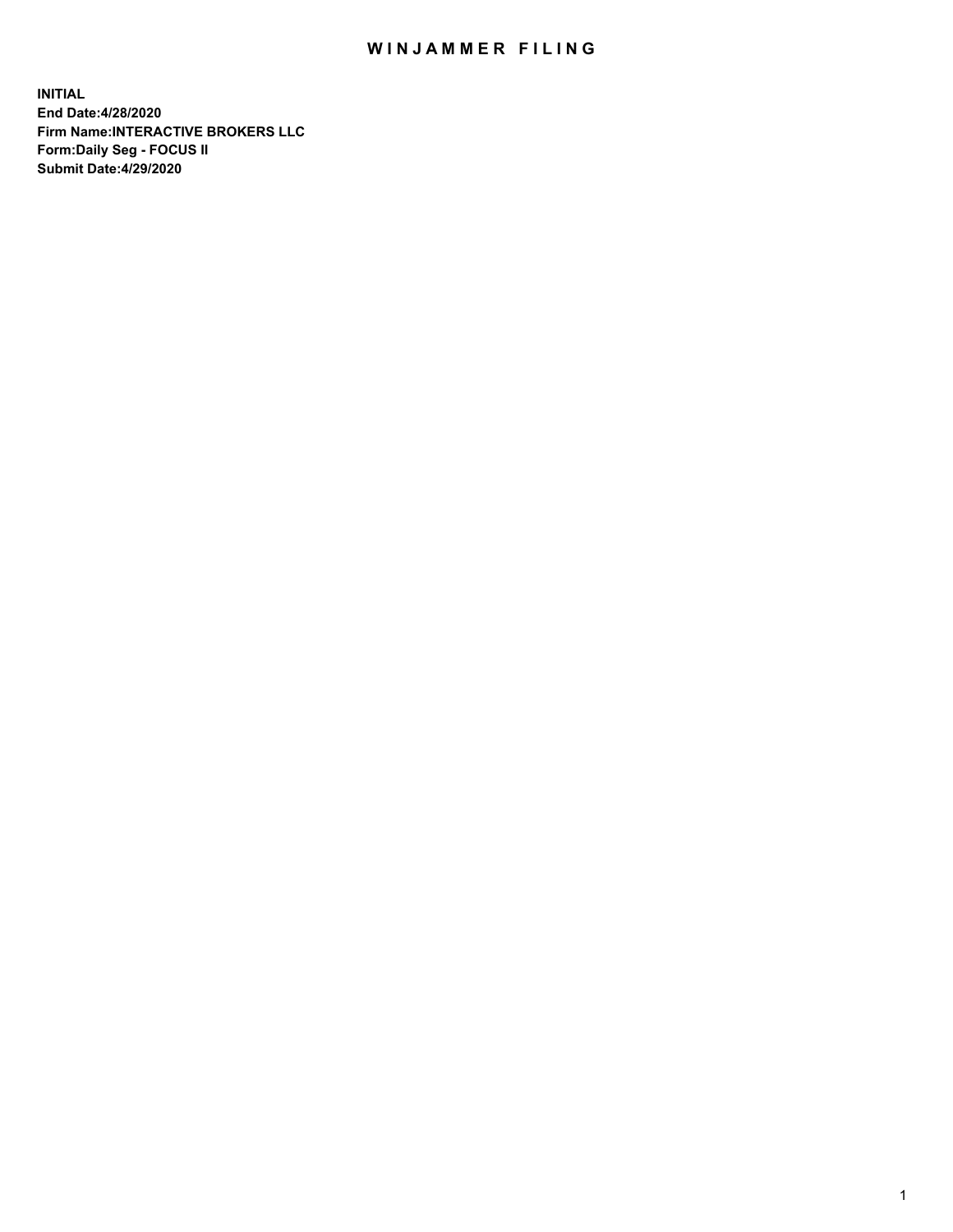**INITIAL End Date:4/28/2020 Firm Name:INTERACTIVE BROKERS LLC Form:Daily Seg - FOCUS II Submit Date:4/29/2020 Daily Segregation - Cover Page**

| Name of Company                                                                                                                                                                                                                                                                                                                | <b>INTERACTIVE BROKERS LLC</b>                                                   |  |
|--------------------------------------------------------------------------------------------------------------------------------------------------------------------------------------------------------------------------------------------------------------------------------------------------------------------------------|----------------------------------------------------------------------------------|--|
| <b>Contact Name</b>                                                                                                                                                                                                                                                                                                            | James Menicucci                                                                  |  |
| <b>Contact Phone Number</b>                                                                                                                                                                                                                                                                                                    | 203-618-8085                                                                     |  |
| <b>Contact Email Address</b>                                                                                                                                                                                                                                                                                                   | jmenicucci@interactivebrokers.c<br>om                                            |  |
| FCM's Customer Segregated Funds Residual Interest Target (choose one):<br>a. Minimum dollar amount: ; or<br>b. Minimum percentage of customer segregated funds required:% ; or<br>c. Dollar amount range between: and; or<br>d. Percentage range of customer segregated funds required between:% and%.                         | <u>0</u><br>$\overline{\mathbf{0}}$<br>155,000,000 245,000,000<br>0 <sub>0</sub> |  |
| FCM's Customer Secured Amount Funds Residual Interest Target (choose one):<br>a. Minimum dollar amount: ; or<br>b. Minimum percentage of customer secured funds required:% ; or<br>c. Dollar amount range between: and; or<br>d. Percentage range of customer secured funds required between:% and%.                           | <u>0</u><br>$\overline{\mathbf{0}}$<br>80,000,000 120,000,000<br>0 <sub>0</sub>  |  |
| FCM's Cleared Swaps Customer Collateral Residual Interest Target (choose one):<br>a. Minimum dollar amount: ; or<br>b. Minimum percentage of cleared swaps customer collateral required:% ; or<br>c. Dollar amount range between: and; or<br>d. Percentage range of cleared swaps customer collateral required between:% and%. | <u>0</u><br>$\underline{\mathbf{0}}$<br>0 <sub>0</sub><br>0 <sub>0</sub>         |  |

Attach supporting documents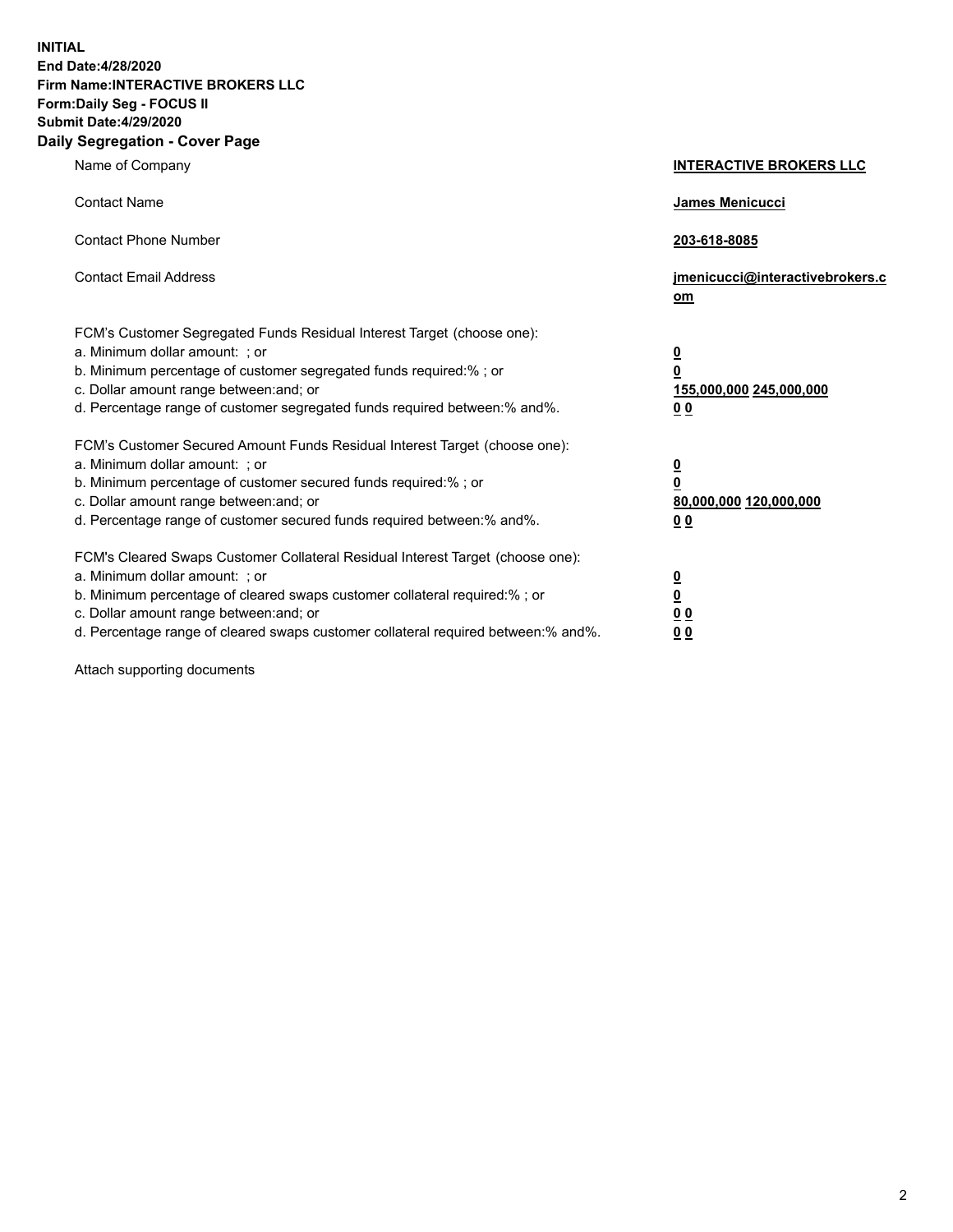**INITIAL End Date:4/28/2020 Firm Name:INTERACTIVE BROKERS LLC Form:Daily Seg - FOCUS II Submit Date:4/29/2020 Daily Segregation - Secured Amounts**

## Foreign Futures and Foreign Options Secured Amounts Amount required to be set aside pursuant to law, rule or regulation of a foreign government or a rule of a self-regulatory organization authorized thereunder **0** [7305] 1. Net ledger balance - Foreign Futures and Foreign Option Trading - All Customers A. Cash **574,984,286** [7315] B. Securities (at market) **0** [7317] 2. Net unrealized profit (loss) in open futures contracts traded on a foreign board of trade **-1,577,506** [7325] 3. Exchange traded options a. Market value of open option contracts purchased on a foreign board of trade **110,380** [7335] b. Market value of open contracts granted (sold) on a foreign board of trade **-214,535** [7337] 4. Net equity (deficit) (add lines 1. 2. and 3.) **573,302,625** [7345] 5. Account liquidating to a deficit and account with a debit balances - gross amount **7,860** [7351] Less: amount offset by customer owned securities **0** [7352] **7,860** [7354] 6. Amount required to be set aside as the secured amount - Net Liquidating Equity Method (add lines 4 and 5) **573,310,485** [7355] 7. Greater of amount required to be set aside pursuant to foreign jurisdiction (above) or line 6. **573,310,485** [7360] FUNDS DEPOSITED IN SEPARATE REGULATION 30.7 ACCOUNTS 1. Cash in banks A. Banks located in the United States **189,109,766** [7500] B. Other banks qualified under Regulation 30.7 **0** [7520] **189,109,766** [7530] 2. Securities A. In safekeeping with banks located in the United States **379,917,200** [7540] B. In safekeeping with other banks qualified under Regulation 30.7 **0** [7560] **379,917,200** [7570] 3. Equities with registered futures commission merchants A. Cash **0** [7580] B. Securities **0** [7590] C. Unrealized gain (loss) on open futures contracts **0** [7600] D. Value of long option contracts **0** [7610] E. Value of short option contracts **0** [7615] **0** [7620] 4. Amounts held by clearing organizations of foreign boards of trade A. Cash **0** [7640] B. Securities **0** [7650] C. Amount due to (from) clearing organization - daily variation **0** [7660] D. Value of long option contracts **0** [7670] E. Value of short option contracts **0** [7675] **0** [7680] 5. Amounts held by members of foreign boards of trade A. Cash **124,463,406** [7700] B. Securities **0** [7710] C. Unrealized gain (loss) on open futures contracts **-354,996** [7720] D. Value of long option contracts **110,380** [7730] E. Value of short option contracts **-214,535** [7735] **124,004,255** [7740] 6. Amounts with other depositories designated by a foreign board of trade **0** [7760] 7. Segregated funds on hand **0** [7765] 8. Total funds in separate section 30.7 accounts **693,031,221** [7770] 9. Excess (deficiency) Set Aside for Secured Amount (subtract line 7 Secured Statement Page 1 from Line 8) **119,720,736** [7380] 10. Management Target Amount for Excess funds in separate section 30.7 accounts **80,000,000** [7780] 11. Excess (deficiency) funds in separate 30.7 accounts over (under) Management Target **39,720,736** [7785]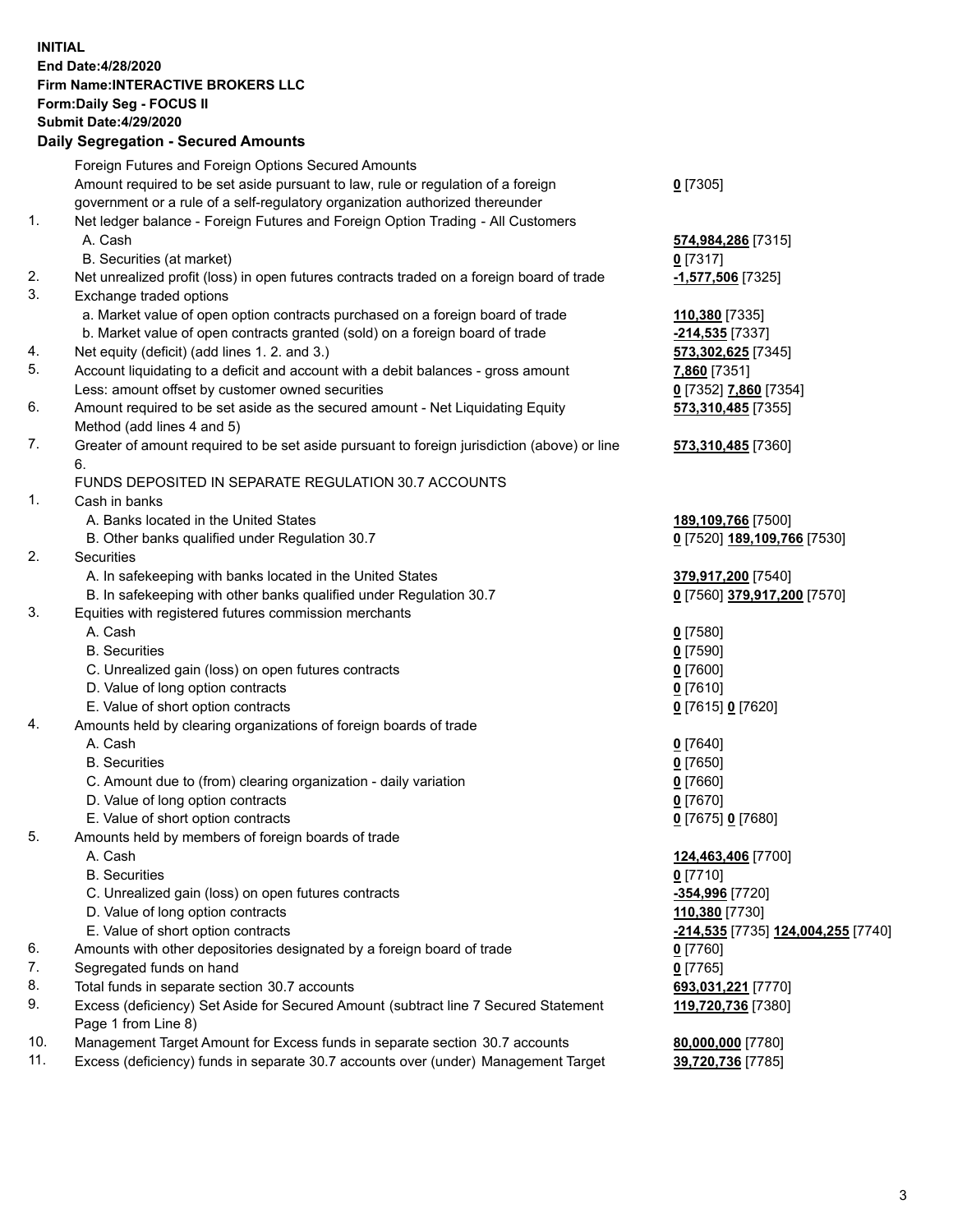**INITIAL End Date:4/28/2020 Firm Name:INTERACTIVE BROKERS LLC Form:Daily Seg - FOCUS II Submit Date:4/29/2020 Daily Segregation - Segregation Statement** SEGREGATION REQUIREMENTS(Section 4d(2) of the CEAct) 1. Net ledger balance A. Cash **6,178,615,725** [7010] B. Securities (at market) **0** [7020] 2. Net unrealized profit (loss) in open futures contracts traded on a contract market **-83,869,831** [7030] 3. Exchange traded options A. Add market value of open option contracts purchased on a contract market **404,090,934** [7032] B. Deduct market value of open option contracts granted (sold) on a contract market **-375,491,495** [7033] 4. Net equity (deficit) (add lines 1, 2 and 3) **6,123,345,333** [7040] 5. Accounts liquidating to a deficit and accounts with debit balances - gross amount **79,806,607** [7045] Less: amount offset by customer securities **0** [7047] **79,806,607** [7050] 6. Amount required to be segregated (add lines 4 and 5) **6,203,151,940** [7060] FUNDS IN SEGREGATED ACCOUNTS 7. Deposited in segregated funds bank accounts A. Cash **2,799,278,305** [7070] B. Securities representing investments of customers' funds (at market) **1,808,415,130** [7080] C. Securities held for particular customers or option customers in lieu of cash (at market) **0** [7090] 8. Margins on deposit with derivatives clearing organizations of contract markets A. Cash **512,946,809** [7100] B. Securities representing investments of customers' funds (at market) **1,286,683,397** [7110] C. Securities held for particular customers or option customers in lieu of cash (at market) **0** [7120] 9. Net settlement from (to) derivatives clearing organizations of contract markets **-20,572,200** [7130] 10. Exchange traded options A. Value of open long option contracts **404,693,993** [7132] B. Value of open short option contracts **-377,948,523** [7133] 11. Net equities with other FCMs A. Net liquidating equity **0** [7140] B. Securities representing investments of customers' funds (at market) **0** [7160] C. Securities held for particular customers or option customers in lieu of cash (at market) **0** [7170] 12. Segregated funds on hand **0** [7150] 13. Total amount in segregation (add lines 7 through 12) **6,413,496,911** [7180] 14. Excess (deficiency) funds in segregation (subtract line 6 from line 13) **210,344,971** [7190] 15. Management Target Amount for Excess funds in segregation **155,000,000** [7194] 16. Excess (deficiency) funds in segregation over (under) Management Target Amount **55,344,971** [7198]

Excess